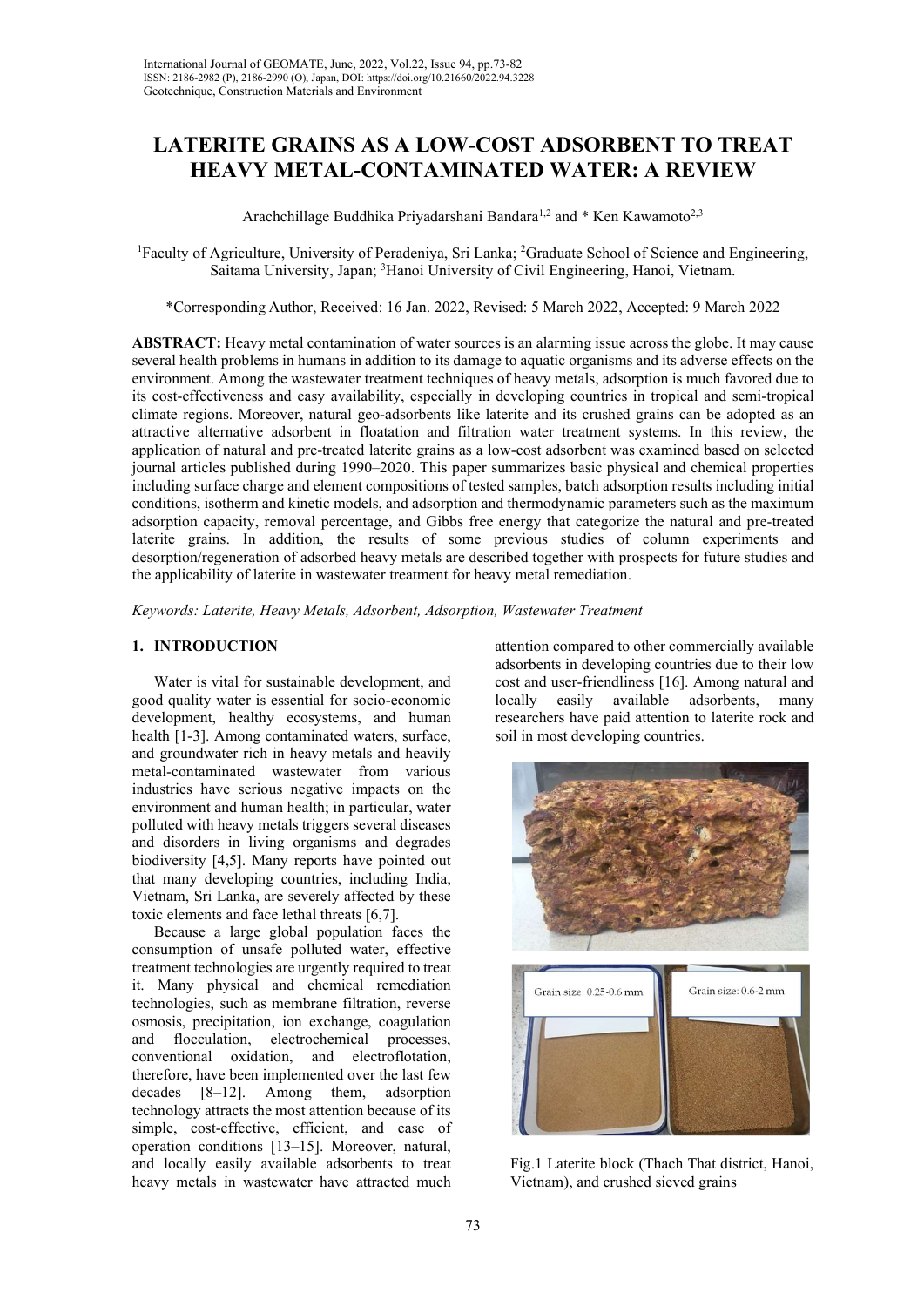Laterite (Fig. 1) is widely distributed in tropical and semi-tropical climates in the world [17–20] and has a wide variety of (pH-dependent) surface charges due to the presence of metal oxides and hydroxides (resulting in a rusty red color) [21,22]. These oxides and hydroxides play a vital role in the adsorption of toxic elements. Especially, active hydroxides  $(-OH<sup>2+</sup>)$  on the surface under acidic conditions have a strong association with anionic ions like As, Cr, and phosphate in water (see Table 2). Laterite is normally formed by an intensive and prolonged weathering of the underlying parent rock. Laterite is a versatile building material with unique characteristics such as good aesthetics, ease of cutting, and hardening with age [20,23,24]. Laterite is abundant in Central Vietnam where it is used as a construction and building material [23]. Thus, laterite waste can be considered a construction material after the demolishing of buildings. Moreover, it has been reported that scrap laterite during excavation reaches 25%–30% in the Konkan region of Maharashtra, India [17].

### 2. RESEARCH SIGNIFICANCE

Laterite is cheaper and widely available in most of the regions in tropical and subtropical countries. At present, many researchers focused on heavy metal adsorption onto laterite. In this regard, this review summarizes past studies of laterite as an adsorbent and aims to characterize its physiochemical properties of laterite and examine its capacity to absorb and remove heavy metals in water. Based on the review, some prospects for further study and improvement of wastewater treatment using laterite are discussed.

### 3. METHODOLOGIES

A data review was done using three main keywords: i) laterite, ii) adsorption and iii) wastewater. Several wastewater types, such as greywater, industrial wastewater, and contaminated groundwater, were considered. Accordingly, a total of  $>30$  papers published in the Web of Science<sup>TM</sup> (Clarivate Analytics) during 1990–2020 and other international journals were selected. Summarization and comparison of key findings on basic physicochemical properties of tested laterite, experimental conditions for equilibrium, maximum adsorption capacity, other tested experiments, and pretreatment methods for treated laterite were done after a thorough review.

#### 4. RESULTS AND DISCUSSION

#### 4.1 Physico-Chemical properties

Based on past studies, three types of

pretreatments have been adopted for preparing the laterite adsorbents: i) crushed and sieved grains dried at a temperature of  $\leq$ 110°C (hereafter, nontreated laterite), ii) crushed, and sieved grains heated at a temperature of  $\geq 550^{\circ}$ C (hereafter, thermally treated laterite), and iii) crushed and sieved grains treated with acid solutions or surface syncretization of tetravalent ions (hereafter, chemically treated laterite). According to these categories, Physico-chemical and mineralogical properties are summarized in Table 1.

The grain size tested for treating heavy metals was generally  $\leq 2$  mm. In many studies, specific surface area (SSA) and pore volume (VT) were measured by Brunauer-Emmett-Teller (BET) and Barrett-Joyner-Halenda (BJT) methods [25] to characterize the pores of tested laterite grains. Both SSA and VT varied widely depending on the source region/country. SSA ranged from 11 to 112  $\mathrm{m}^2/\mathrm{g}$ , and VT ranged from  $0.025$  to  $0.55$  cm<sup>3</sup>/g. The measured SSA values of laterite grains were similar to those of kaolinite [26] and other porous grains such as autoclaved aerated concrete grains [27] and crushed waste clay brick [28]. The characteristics of surface charges of grains were assessed mostly by measuring the zero point of charge (ZPC). ZPC values ranged mostly from 6 to 7. On the other hand, some studies showed ZPC values lower than 4 [41,51–53], which are similar to those of Japanese Andisols (rich in variable charges) [56].

As shown in Table 1, either energy dispersive X-ray fluorescence analysis (EDX; fundamental parameter method) [e.g., 57] or energy-dispersive X-ray spectroscopy (EDS) analysis was used to characterize the metal/hydroxides and element composition of tested samples in the previous studies. All tested laterites were rich in Fe, and Al as well as Si, and the % of Fe exceeded 40% [32,36,42,43,50] and the % of Al exceeded 15%  $[29,35,36,45,50]$  for some laterite samples.

### 4.2 Adsorption Characteristics of Heavy Metals in Water onto Laterite Grains

The adsorption properties of laterite grains are normally investigated by using a batch adsorption test [e.g., 58]. The adsorption studies and measured isotherm parameters are summarized in Table 2. The target metals were mostly chemical species that became negatively charged ions in water (i.e., anions) such as  $As(III)$ ,  $As(V)$ ,  $PO<sub>4</sub>(III)$ , and  $F(I)$ . The initial  $pH(pH_i)$  of the heavy metal solution was set to around neutral  $(-7)$ , but many studies also examined the effect of the pH of the solution on the adsorption capacity because the surface charges of laterite grains are rich in variable pH-dependent charges [18,19,30–33,36,37,40,43,46,47,50,54,55]. As shown in Table 2, S:L [the ratio of adsorbent  $(g)$ ] to the heavy metal solution (mL)] varied greatly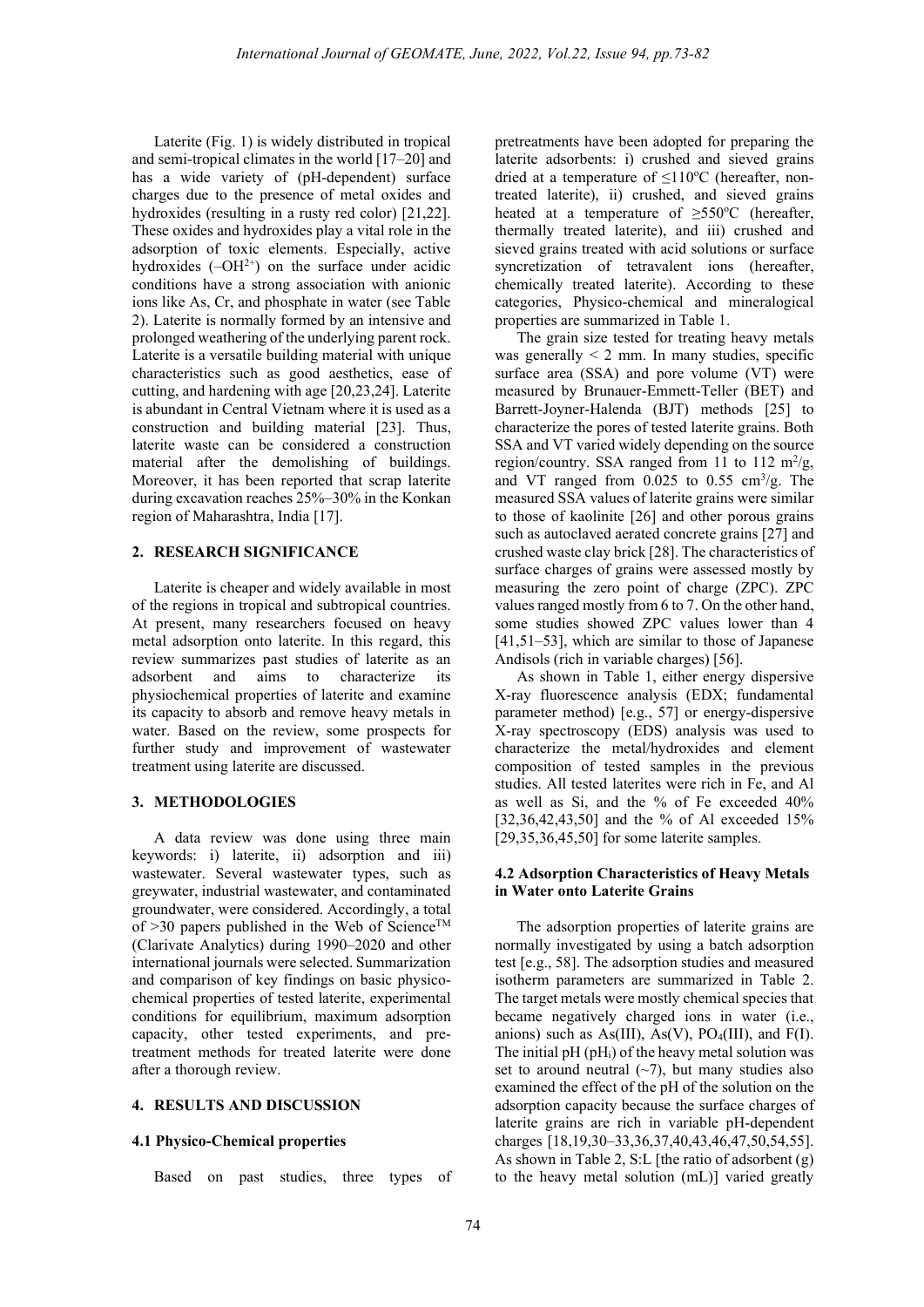among studies, and the values ranged from 1:2000 (small amount of adsorbent) to 1:10 (a large amount of adsorbent). The target concentration of a heavy metal solution (C) can be divided into low and high depending on the target heavy metals in water: i.e., a low concentration with  $\leq 5$  mg/L for As and PO4(III), and F(I), and a high concentration with 50–600 mg/L for Cr(VI) and Pb(II), indicating that the former mainly target the treatment of heavy metals in surface and groundwater and the latter targets heavy metals in industrial wastewater.

Agitation conditions of batch adsorption tests varied. Agitation (shaking time) of 24 hours at rpm of 150 or 300 under a temperature between  $25-30$ <sup>o</sup>C was especially common, but some researchers applied a shorter agitation time of less than 4 h. The measured adsorption isotherms were commonly fitted to Langmuir [59] and Freundlich models [60]. The isotherm model underlined in Table 2 gave the best fit among tested isotherm models, indicating that the Langmuir model (L in the Table) best characterized the adsorption isotherm in many studies. In addition to isotherm studies, kinetics was also investigated in many studies. The best fit kinetic model for the adsorption process was different among of tested studies, but the pseudofirst-order model (FO in the table) was likely to perform better than others.

From batch adsorption tests, the two parameters of removal % (R) and maximum adsorption capacity  $(Q_m \text{ in } mg/g)$  can be calculated based on the Langmuir model. The R values for target heavy metals mostly exceeded 90% for tested samples. For both "natural laterite" and "thermal-treated laterite," the  $Q_m$  values of As(III) and As(V) ranged from 0.1 to 0.9 and those of F(I) became 0.48 and 0.85. In particular, very high  $Q_m$  values of 7.25 and 8.38 have been reported for Cr(II) and Sr(II) [30]. Experimental conditions such as L/S, initial C of heavy metals, and pH summarized in Table 2 are different; however, it can be understood that anions have a high affinity to laterite grains. Except for [34], the  $Q_m$  values of "chemically treated laterite" were much higher than those of "natural laterite" and "thermally treated laterite", showing that the surface alteration functioned well to improve the adsorption capacity.

The adsorption mechanism is of utmost importance. The main adsorption mechanism proposed in the previous studies was surface complexation (SC) and chemical bonding mechanisms including chemisorption (CS) and inner sphere sorption (IS). This suggests that the adsorbed ions strongly bound onto the laterite grain surface. In addition, both the Gibbs free energy  $(\Delta G)$  and entropy  $(\Delta H)$  of tested samples became negative (-), assisting the high affinity of target heavy metals, i.e., spontaneous and favorable adsorption occurred in the adsorption process.

# 4.3 Column Experiments to Characterize the Adsorption of Heavy Metals in Water onto Laterite Grains

Batch adsorption experiments reveal the adsorption behavior under full contact conditions. In practical applications such as fixed-bed filtration, constructed wetland, and embedded permeable reactive barrier systems, however, the target heavy metals cannot access the full surface area of grains (i.e., full sorption site of adsorbents) under flowing water conditions. Thus, the adsorption capacity of target heavy metals would be reduced. Normally, the adsorption capacity can be examined using column and/or tank experiments in the laboratory and field. The assessment of heavy metal adsorption capacity of laterite under flowing water conditions, however, is still limited compared to those revealed by the batch adsorption tests [18,31,42,46,48,51,54,55]. As shown in Tables 1 and 2, the material properties and adsorption capacity under batch conditions vary depending on the sampling sites of tested laterite. Further studies are needed to determine key parameters that control the heavy metal adsorption capacity of laterite such as  $Q_m$  and b in the Langmuir model under flowing water conditions, fully considering the site-specific characteristics of tested laterite materials.

## 4.4 Desorption/Regeneration of Adsorbed Heavy Metals, and Other Experiments

Desorption/regeneration of adsorbed heavy metals is necessary to treat worn-out adsorbents with the end of service in the filtration system. Without treating the materials that adsorbed heavy metals, those adsorbents become hazardous and toxic solid waste [27]. Nguyen et al., for example, tested deionized water, 0.5 M NaOH, 0.5 M HCl, 0.5 M NaCl, and 5% EDTA to investigate the desorption/regeneration of adsorbed As(III) and As(V) onto tested laterite grains [18]. Hue and Tung investigated the desorption/regeneration of adsorbed PO<sub>4</sub>(III), and F(I) [55]. Both studies showed that an alkaline solution was effective to remove the strong-bonded heavy metals from the laterite adsorbents. Nguyen et al. show that laterite regeneration is easier and cheaper [29]. Moreover, the adsorption of heavy metals onto laterite grains is affected by many factors such as the presence of competitive ions and other organic and inorganic compounds in water. Nguyen et al., examined the effects of co-existing anions on As(III) and As(V) adsorption and showed that the co-existing anions such as  $HPO_4(II)$ ,  $SiO_3(I)$ , and  $CO_3(II)$  hampered greatly the adsorption of target metals [18]. As well, many factors  $(L: S, pH<sub>i</sub>, temperature, etc.)$  affect the heavy metal adsorption onto laterite (see Table 2).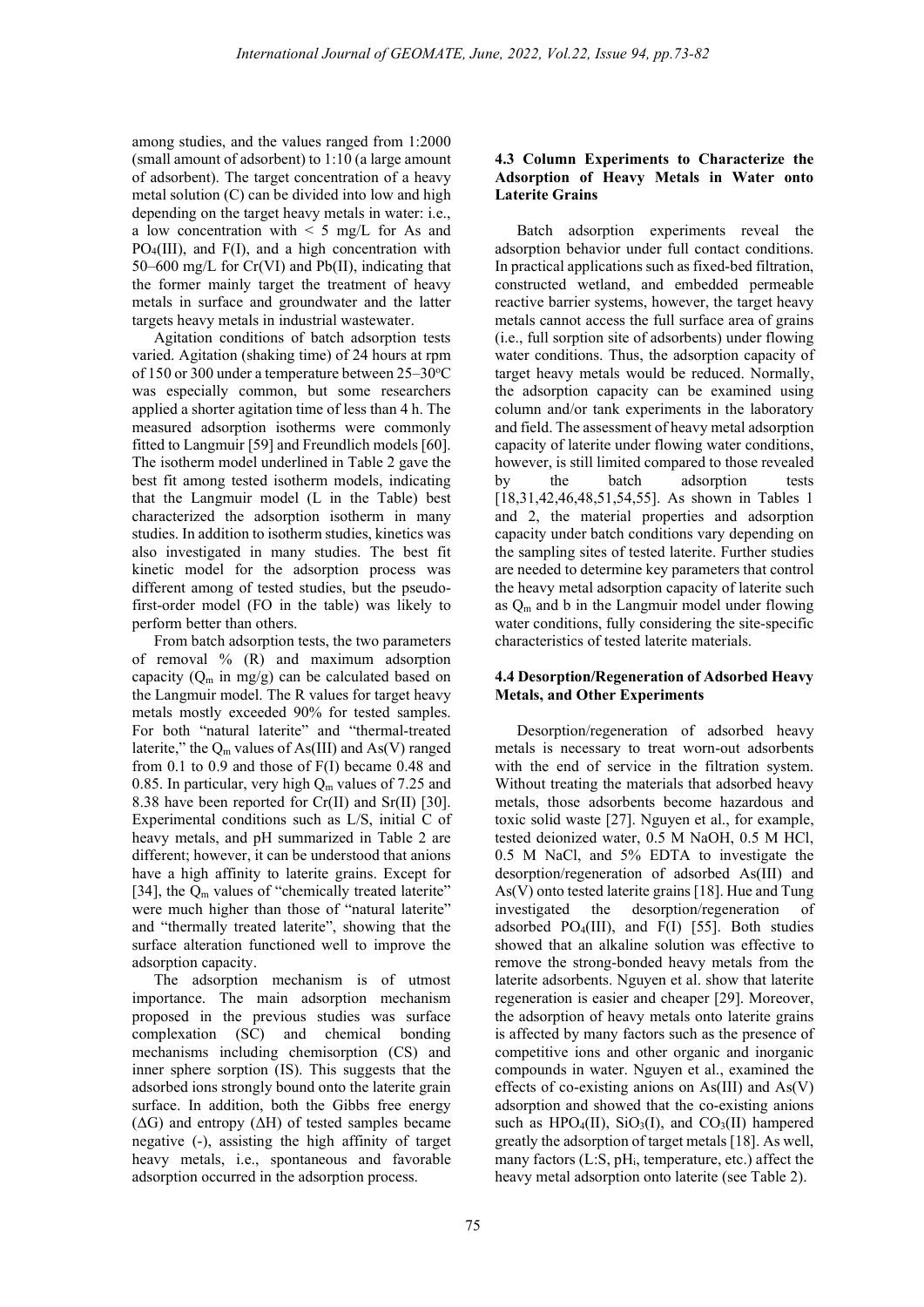# Table 1 Physico-chemical properties of laterite samples

| Parameters     |                                                                                 | Grain size         | $G_s$   | WAD           | <b>SSA</b>   | $V_T$                  | pH   | <b>ZPC</b>                             | CEC     |                  | Metal oxides                   |              |        | Element       |                |        |
|----------------|---------------------------------------------------------------------------------|--------------------|---------|---------------|--------------|------------------------|------|----------------------------------------|---------|------------------|--------------------------------|--------------|--------|---------------|----------------|--------|
|                |                                                                                 |                    |         |               |              |                        |      |                                        |         | SiO <sub>2</sub> | Fe <sub>2</sub> O <sub>3</sub> | $Al_2O_3$    | Si     | Fe            | A <sub>1</sub> | Ref.   |
|                |                                                                                 | mm                 |         | $\frac{0}{0}$ | $m^2/g$      | $\text{cm}^3/\text{g}$ |      |                                        | meq/kg  |                  | $\frac{0}{0}$                  |              |        | $\frac{0}{0}$ |                |        |
|                | Natural laterite                                                                |                    |         |               |              |                        |      |                                        |         |                  |                                |              |        |               |                |        |
|                | Thach That district, Hanoi, Vietnam<br>(Dried at 85°C for 24 h)                 | $0.5 - 1$          | $\star$ |               | 155          | 0.55                   |      |                                        | $\star$ | 14.0             | 48.7                           | 18.2         | $\ast$ |               | $\ast$         | $[18]$ |
| 2              | Lamdong province, Vietnam<br>(Dried at 105°C for 24 h)                          | $0.45 - 2$         | $\ast$  | 0.43          | 11.0         | $\ast$                 |      | 6.69                                   | $\star$ |                  |                                | $\ast$       | 34.3   | 7.8           | 19.9           | $[29]$ |
| $\overline{3}$ | ChenZhou, Hunam province, China<br>(Dried at 55°C for 48 h)                     | ${}_{0.106}$       | 2.65    |               | 48.5         |                        |      |                                        | 250     |                  |                                | $\ast$       | 19.4   | 7.0           | 14.5           | $[30]$ |
| $\overline{4}$ | Abengourou, Côte d'Ivoire<br>(Dried at 70°C for 24 h)                           | $1 - 2$            |         |               | 37.6         |                        |      |                                        | $\ast$  | 50.3             | 24.5                           | 14.0         |        |               | $\ast$         | $[31]$ |
| 5              | Kg. Tom province, Cambodia<br>(Dried at 50°C)                                   | $0.6 - 1.0$        |         |               | 104          | 0.083                  |      |                                        | $\ast$  |                  |                                | $\ast$       | 2.45   | 37.3          | 1.25           | $[32]$ |
| 6              | Misiones province, Argentina<br>(Dried at room temperature)                     | $\leq$ 2           |         |               | 42.5         | 0.14                   | 5.7  | 7.2                                    | 203     | 55               | 16.0                           | 22.4         |        |               | $\ast$         | $[33]$ |
| $\overline{7}$ | Burdwan district, West Bengal, India<br>(dried at 105°C for 24 h)               | $1 - 1.7$          |         |               | 31.6         | 0.02                   |      |                                        | $\ast$  |                  |                                | $\ast$       |        |               | $\ast$         | $[34]$ |
| 8              | $\ast$                                                                          | $0.45 - 2$         |         | 0.43          | 11.0         | 0.01                   |      | 7.97                                   | $\ast$  |                  |                                | $\ast$       | 34.3   | 7.8           | 19.9           | $[35]$ |
| 9              | Sinematialy, Côte d'Ivoire                                                      | ${}< 0.25$         |         |               | 34.1         | $\ast$                 |      |                                        | 377     |                  |                                | $\ast$       | 20.2   | 45.1          | 17.9           | $[36]$ |
| 10             | Burdwan district, West Bengal, India<br>(dried at $110^{\circ}$ C)              | $0.6 - 0.85$       |         |               | 23.0         | 0.011                  |      |                                        |         |                  |                                | $\ast$       |        |               | $\ast$         | $[37]$ |
| 11             | Skudai, Johor state, Malaysia<br>(Dried at 103°C for 24 h)                      | $1.18 - 2.13$      |         |               | 112          |                        |      |                                        |         | 6.7              | 83.6                           | 8.3          |        |               | $\ast$         | $[38]$ |
| 12             | Kurumbukari, Madang Province, Papua<br>New Guinea                               |                    |         |               | 81.2         |                        |      |                                        |         |                  | 91 <sup>c</sup>                | $\ast$       |        |               | $\ast$         | $[39]$ |
| 13             | South-Western part, Sri Lanka                                                   | ${}< 0.63$         |         |               | 24           |                        |      |                                        |         | 21.1             | 40.9                           | 29.2         |        |               | $\ast$         | $[40]$ |
| 14             | Mount Lofty Ranges, Australia<br>Kangaroo Island, Australia<br>(Dried at 104°C) | $0.053 -$<br>0.212 |         |               |              |                        |      | 3.47 <sup>d</sup><br>6.05 <sup>d</sup> | $\ast$  | 36.6<br>11.3     | 9.2<br>2.5                     | 24.3<br>69.6 |        |               | $\ast$         | $[41]$ |
| 15             | Misiones province, Argentina                                                    |                    |         |               |              |                        | 4.46 | $\ast$                                 | 183     |                  |                                | $\ast$       |        |               | $\ast$         | $[19]$ |
| 16             | Midnapore district, West Bengal, India                                          | $0.3 - 0.6$        |         |               | 17.5         | 0.02                   | 6.65 | 7.49                                   | $\ast$  |                  |                                | $\ast$       | 32.4   | 49            | 14.4           | $[42]$ |
| 17             | Sukinda, Odisha province, India                                                 | $\leq 0.1$         |         |               | 74.7<br>68.4 |                        |      | 6.95<br>6.70                           | $\star$ |                  |                                | $\ast$       |        | 46.3<br>28.6  | $\ast$         | $[43]$ |
| 18             | Munbai, India                                                                   | $\leq$ 2           |         |               | 28.8         | 0.025                  | 6.5  |                                        | 389     | 37.0             | 16.3                           | 12.3         |        |               | $\ast$         | $[44]$ |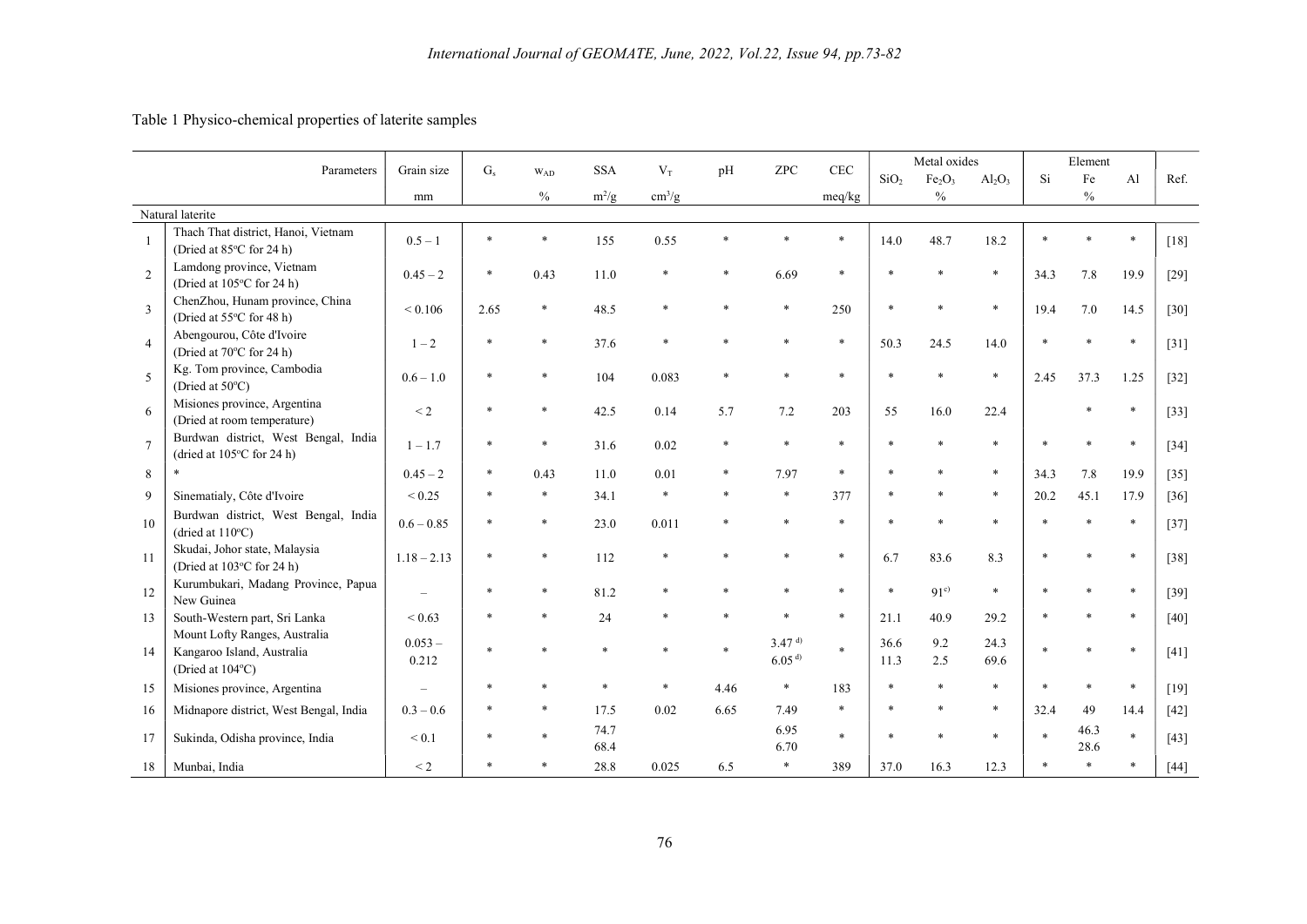# Table 1 Cont.

| Parameters |                                                                                    | Grain size                    | $G_{s}$ | <b>WAD</b> | <b>SSA</b> | $V_T$                  | pH               | <b>ZPC</b> | <b>CEC</b>   | Metal oxides     |                                |              | Element      |      |        | Ref.         |
|------------|------------------------------------------------------------------------------------|-------------------------------|---------|------------|------------|------------------------|------------------|------------|--------------|------------------|--------------------------------|--------------|--------------|------|--------|--------------|
|            |                                                                                    |                               |         |            |            |                        |                  |            |              | SiO <sub>2</sub> | Fe <sub>2</sub> O <sub>3</sub> | $Al_2O_3$    | Si           | Fe   | Al     |              |
|            |                                                                                    | Mm                            |         | $\%$       | $m^2/g$    | $\text{cm}^3/\text{g}$ |                  |            |              |                  | $\%$                           |              |              | $\%$ |        |              |
| 19         | Toayuan Country, Taiwan                                                            | ${}< 0.074$                   | $\ast$  | $\ast$     | 32.3       | $*$                    | $\ast$           | $\ast$     | 143          | $\ast$           | $\ast$                         | $\mathbf{x}$ | 20.8         | 14.1 | 15.4   | [45]         |
| 20         | Midnapore district, West Bengal, India                                             | $0.165 - 0.385$ <sup>e)</sup> |         |            | 18.6       | $\ast$                 |                  | 7.49       | $\ast$       | 28.7             | 47.3                           | 21.1         | $\ast$       |      |        | [46]         |
| 21         | Prestea, Ghana                                                                     | ${}_{0.063}$                  | $\ast$  | $\ast$     | 32         | $\ast$                 | 8.6 <sup>g</sup> | $\ast$     | $\ast$       | 12.5             | 64.7                           | 13.7         | $\ast$       |      | $\ast$ | $[47]$       |
| 22         | Midnapore district, West Bengal, India                                             | $0.164^{e}$                   | $\ast$  | $\ast$     | 15.4       | 0.013                  | $\ast$           | 6.96       | $\ast$       | $\ast$           |                                | $\ast$       | 35.0         | 52.1 | 8.6    | [16, 48, 49] |
| 23         | Midnapore district, West Bengal, India                                             | $0.165 - 0.385$ <sup>e)</sup> | 2.46    | $\ast$     | 18.1       | $\ast$                 | 6.7              | 7.49       | $\ast$       | $\ast$           | $\star$                        | $\ast$       | 39.3         | 45.6 | 14.8   | $[50]$       |
| 24         | $0.25 - 0.5$<br>Bankura district, West Bengal, India<br>$0.25 - 1.5$ <sup>h)</sup> |                               | 1.79    | 1.12       | 13.0       | *                      | $\ast$           | 3.98       | $\ast$       | 72.9             | 3.7                            | 14.5         | $\ast$       |      | $\ast$ | [51, 52, 53] |
|            | Thermal treated laterite                                                           |                               |         |            |            |                        |                  |            |              |                  |                                |              |              |      |        |              |
| 25         | Surathkal, India<br>(Heated at 700°C for 2 h)                                      | ${}_{\leq 0.425}$             | $\ast$  | 4.2        |            |                        |                  | 5.42       | $\ast$       | $\ast$           | 37.9                           | $\ast$       | 48.7         | 37.9 | 0.99   | $[54]$       |
| 26         | Kg. Tom province, Cambodia<br>(Heated at 550°C for 1 h)                            | $0.6 - 1.0$                   | $\ast$  | *          | 110        | 0.089                  | $\ast$           |            |              |                  |                                | $\ast$       | 2.47         | 49.1 | 2.16   | $[32]$       |
|            | Chemical treated laterite                                                          |                               |         |            |            |                        |                  |            |              |                  |                                |              |              |      |        |              |
| 27         | Thach That district, Hanoi, Vietnam (M <sup>4+</sup> -<br>doped)                   | $0.1 - 0.5$                   | $\ast$  |            |            |                        |                  |            | $\mathbf{r}$ | $\ast$           | 20.5                           | 13.8         | $\mathbf{z}$ |      | $\ast$ | $[55]$       |
| 28         | Burdwan district, West Bengal, India<br>(Treated with 2 N HCl)                     | $1 - 1.7$                     | $\ast$  |            | 40.6       | 0.04                   | $\ast$           |            |              |                  |                                | $\star$      |              |      | $\ast$ | $[34]$       |
| 29         | Midnapore district, West Bengal, India<br>(Treated with 2 N HCl at $\sim$ 70 °C)   | $0.3 - 0.6$                   | $\ast$  |            | 181.5      | 0.35                   | 7.2              | 7.5        |              |                  |                                | $\ast$       | 30.7         | 51   | 12.5   | $[42]$       |

\* Data not available. Gs: Specific gravity; wAD: air-dried water content; SSA: Specific surface area; VT; Pore volume; ZPC: Zero point charge; CEC: Cation exchangeable capacity at natural pH

<sup>a)</sup> pH measured at L/S = 2~5 and ZPC measured at L/S=~25-50 using distilled water; <sup>b)</sup> CEC measured at initial pH=~6-9; <sup>c)</sup> 91% of Goethite (FeOOH); <sup>d)</sup> Isoelectric point (ISP); <sup>e)</sup> Five-grain sizes with mean sizes of 0.385, 0.324, 0.273, 0.215, and 0.165 mm were used; <sup>f)</sup> Mean grain size, g)Point of zero net charges (PZNC); <sup>h)</sup> Four-grain sizes, 1.0–1.5, 0.75–1.0, 0.5–0.75, 0.25–0.5 mm, were used; i) BET surface area and VT were measured by BJH adsorption.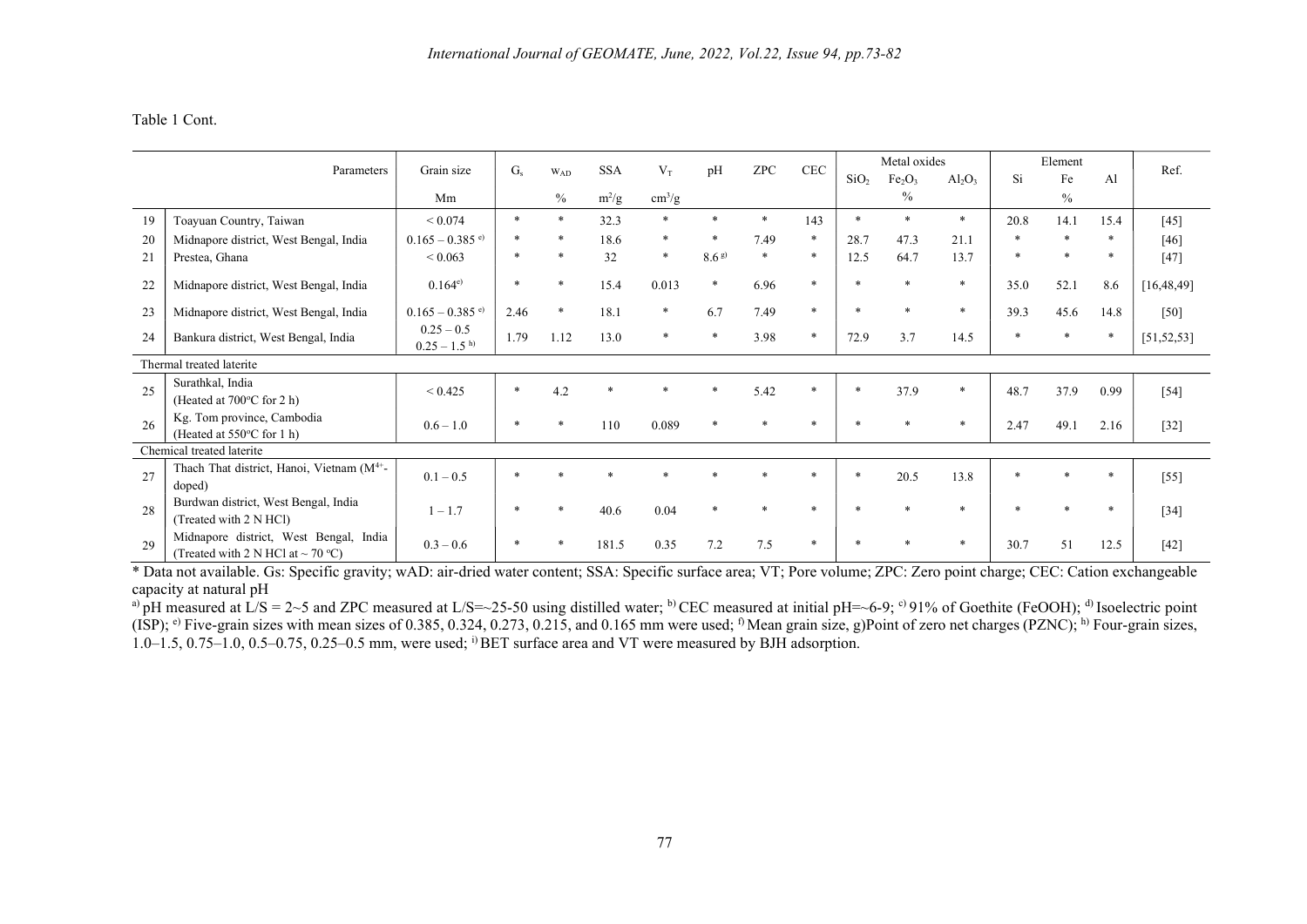| Adsorbent      |                                                                      | Polluta               | Initial condition |                         |                     | Agitation condition              |            |                        |                                    | Adopted model                  |                         | Adsorption parameters                                                                                                                                   | Mecha        | Thermodyn                                                              |        |
|----------------|----------------------------------------------------------------------|-----------------------|-------------------|-------------------------|---------------------|----------------------------------|------------|------------------------|------------------------------------|--------------------------------|-------------------------|---------------------------------------------------------------------------------------------------------------------------------------------------------|--------------|------------------------------------------------------------------------|--------|
|                |                                                                      | nt                    | S:L               | $\mathcal{C}$<br>(mg/L) | $pH_i$              | Time<br>(hour)                   | rpm        | Temp.<br>$(^{\circ}C)$ | Isotherm                           | Kinetic                        | $\boldsymbol{R}$<br>(%) | $Q_{max}$<br>(mg/g)                                                                                                                                     | nism         | amics                                                                  | Ref.   |
|                | Natural laterite                                                     |                       |                   |                         |                     |                                  |            |                        |                                    |                                |                         |                                                                                                                                                         |              |                                                                        |        |
| $\mathbf{1}$   | Thach That district, Hanoi,<br>Vietnam<br>(Dried at 85°C for 24 h)   | As(III),<br>As(V)     | 7.5:1000          | $0.1 - 25$              | $7\phantom{.0}$     | 24                               | 160        | 10,30,5<br>$\Omega$    | L, F, RP                           | FO, SO, E                      | $\ast$                  | As(III): $0.41(10^{\circ}C)$<br>$0.51(30^{\circ}C)$<br>$0.60(50^{\circ}C)$<br>$As(V): 0.51 (10^{\circ}C)$<br>$0.58(30^{\circ}C)$<br>$0.64(50^{\circ}C)$ | <b>SC</b>    | $(+)\Delta H,$<br>$(+)\Delta S,$<br>$(-)\Delta G$                      | $[18]$ |
| 2              | ChenZhou, Hunam<br>province, China<br>(Dried at 55°C for 48 h)       | Cr(VI)<br>Sr(II)      | 1:100             | 50-600                  | $7\phantom{.0}$     | 1, 1.5                           | $\ast$     | 25                     | L, F                               | FO, SO                         | $\ast$                  | Cr(VI): 7.25<br>Sr(II): 8.35                                                                                                                            | IE, SC       | $(+)\Delta H,$<br>$(+)\Delta S,$<br>$(-)\Delta G$                      | $[30]$ |
| 3              | Abengourou, Côte d'Ivoire<br>(Dried at 70°C for 24 h)                | PO <sub>4</sub> (III) | 8:1000            | $5 - 250$               | $6.5 - 7$           | 24                               | 300        | $\ast$                 | L, E                               | FO, SO                         | $\ast$                  | 8.3                                                                                                                                                     | $\ast$       | $\ast$                                                                 | $[31]$ |
| $\overline{4}$ | Kg. Tom province,<br>Cambodia<br>(Dried at 50°C)                     | As(III)               | 5:1000            | $0.5 -$<br>1.25         | $\overline{7}$      | 10                               | 150        | 25                     | L, E                               | $\ast$                         | $\ast$                  | 0.1                                                                                                                                                     | $\ast$       | $\ast$                                                                 | $[32]$ |
| 5              | Misiones province,<br>Argentina<br>(Dried at room temp., 24 h)       | F(I)                  | 4:1000            | $1 - 50$                | 8                   | 1                                | 300        | 23                     | $\underline{L}, \underline{F}, DA$ | FO, SO                         | $\ast$                  | 0.48                                                                                                                                                    | <b>PS</b>    |                                                                        | $[33]$ |
| 6              | Burdwan district, West<br>Bengal, India<br>(Dried at 105°C for 24 h) | As                    | 1:10              | 1                       | 6                   | 5                                | 150        | 30                     | $\ast$                             | $\ast$                         | $\ast$                  | As: 0.006<br>F(I): 0.21                                                                                                                                 | $\ast$       |                                                                        | $[34]$ |
| $\tau$         | Burdwan district, West<br>Bengal, India<br>(Dried at 110°C)          | Pb(II)<br>Cr(VI)      | 1:100<br>1:100    | $5 - 20$<br>$5 - 20$    | 6<br>6              | $\overline{4}$<br>$\overline{4}$ | 150<br>150 | 32<br>32               | L, F<br>L, F                       | FO, SO, MW, E<br>FO, SO, MW, E | 95<br>74                | 2.95<br>$\ast$                                                                                                                                          | $\ast$<br>IE | $\ast$                                                                 | $[37]$ |
| 8              | South-western part, Sri<br>Lanka                                     | Ni(II)                | 5:1000            | $\ast$                  | $7\phantom{.0}$     | 24                               | $\ast$     | 25                     | L, F, RP,<br>H                     | $\ast$                         | $\ast$                  | $\ast$                                                                                                                                                  | <b>SC</b>    | $(-)\Delta G$                                                          | $[40]$ |
| 9              | Misiones province,<br>Argentina                                      | As                    | 1:10              | 0.5, 1,<br>2            | 4.5,<br>5.9,<br>8.6 | 0.17                             | $\ast$     | $\ast$                 | L, F                               | $\ast$                         | 99                      | $\ast$                                                                                                                                                  | $\ast$       |                                                                        | $[19]$ |
| 10             | Midnapore district, West<br>Bengal, India                            | As(III),<br>As(V)     | 1:2000            | $0.2 - 20$              | $\overline{7}$      | 24                               | 150        | 32                     | L, F                               | $\ast$                         | $\ast$                  | As $(III)$ : 0.17<br>As(V): 0.31                                                                                                                        | $\ast$       |                                                                        | $[42]$ |
| 11             | Sukinda, Odisha province,<br>India                                   | Pb(II)                | 1:500             | 50-500                  | 5.23                | 1                                | $\ast$     | 42                     | L, F                               | FO, SO                         | $\ast$                  | NL:33, NH: 50.25                                                                                                                                        | $\ast$       | $(+)\Delta H$ <sub>1</sub> $(+)\Delta S$ <sub>2</sub><br>$(-)\Delta G$ | $[43]$ |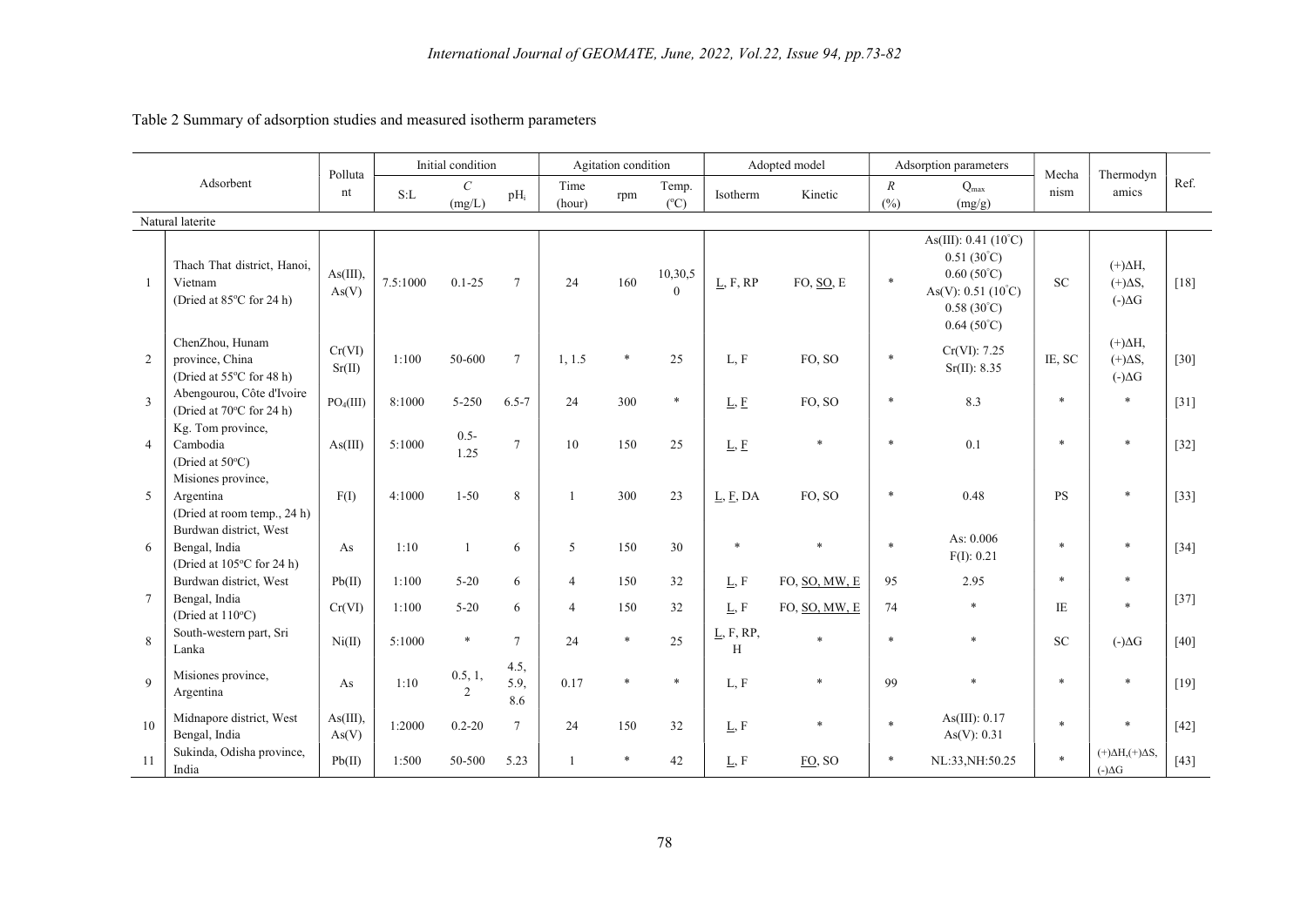# Table 2 Cont.

| Adsorbent |                                                                                               | Polluta                       |        | Initial condition |        | Agitation condition        |        |                           | Adopted model           |              |           | Adsorption parameters                                             |                          |                                              |        |
|-----------|-----------------------------------------------------------------------------------------------|-------------------------------|--------|-------------------|--------|----------------------------|--------|---------------------------|-------------------------|--------------|-----------|-------------------------------------------------------------------|--------------------------|----------------------------------------------|--------|
|           |                                                                                               | nt                            | S: L   | $\cal C$          | $pH_i$ | Time                       | rpm    | Temp.                     | Isotherm                | Kinetic      | $R_{\rm}$ | $Q_{\text{max}}$                                                  | Mechanism                | Thermo-<br>dynamics                          | Ref.   |
|           |                                                                                               |                               |        | (mg/L)            |        | (hour)                     |        | $(^{\circ}C)$             |                         |              | (%)       | (mg/g)                                                            |                          |                                              |        |
|           |                                                                                               |                               |        |                   |        |                            |        |                           |                         |              |           | $0.569$ (C= 5-20                                                  |                          |                                              |        |
| 12        | Midnapore district, West<br>Bengal, India                                                     | As(V)                         | 1:50   | $0.2 - 20$        | 5.5    | 24                         | 150    | 32, 29,<br>15             | $\underline{L},$ $F$    | FO, SO       | $\ast$    | mg/g)<br>$0.238$ (C= 0.5-5)                                       | <b>CS</b>                | $(+)\Delta H, (+)\Delta S,$<br>$(-)\Delta G$ | $[46]$ |
|           |                                                                                               |                               |        |                   |        |                            |        |                           |                         |              |           | mg/g)                                                             |                          |                                              |        |
| 13        | Prestea, Ghana                                                                                | As(III),<br>As(V)             | 1:200  | $0.1 - 2$         | $\tau$ | As(III): 2<br>As $(V)$ : 1 | $\ast$ | 22                        | L, E                    | $\rm LF$     | $\ast$    | As(III): 0.909<br>As (V): 0.714                                   | As(III): IS<br>As(V): OS | $(+)\Delta H, (+)\Delta S,$<br>$(-)\Delta G$ | $[47]$ |
| 14        | Midnapore district, West<br>Bengal, India                                                     | As                            | 1:50   | $\blacksquare$    | 7.2    | 0.5                        | 170    | 15, 29,<br>42             | $\underline{L}$ , F, DR | FO, SO       | 98        | 0.18                                                              | <b>FD</b>                | $(+)\Delta H, (+)\Delta S,$<br>$(-)\Delta G$ | $[48]$ |
| 15        | Midnapore district, West<br>Bengal, India                                                     | As(III)                       | 1:50   | $0.3 - 5$         | 7.2    | 16                         | 150    | 15, 29,<br>42             | $\underline{L}$ , F, DR | $\rm LF$     | 94        | $0.15(15^{\circ}C)$<br>$0.17(29^{\circ}C)$<br>$0.21(42^{\circ}C)$ | LE, IE                   | $(+)\Delta H, (+)\Delta S,$<br>$(-)\Delta G$ | $[50]$ |
| 16        | Bankura district, West<br>Bengal, India                                                       | F(I)                          | 1:1000 | $10-50$           | 6.8    | 3.25                       | 400    | 30                        | L, F                    | $*$          | $\ast$    | 0.85                                                              | $\ast$                   | $(+)\Delta H, (+)\Delta S,$<br>$(-)\Delta G$ | $[51]$ |
|           |                                                                                               |                               |        |                   |        |                            |        | Thermal treated laterite  |                         |              |           |                                                                   |                          |                                              |        |
| 17        | Surathkal, India<br>(Heated at 700°C for 2 h)                                                 | PO <sub>4</sub> (III)<br>F(I) | $\ast$ | $5 - 30$          | $*$    | $\ast$                     | 220    | 20, 30                    | LI, L, F                | $\ast$       | $\ast$    | 0.69                                                              | $\ast$                   | $\ast$                                       | $[54]$ |
| 18        | Kg. Tom province,<br>Cambodia<br>(Heated at 550°C for 1 h)                                    | As(III)                       | 5:1000 | $0.5 -$<br>1.75   | 6      | 10                         | 250    | 30                        | L, F                    | FO, SO       | $\ast$    | 0.16                                                              | CS                       | $(+)\Delta H, (+)\Delta S,$<br>$(-)\Delta G$ | $[32]$ |
|           |                                                                                               |                               |        |                   |        |                            |        | Chemical treated laterite |                         |              |           |                                                                   |                          |                                              |        |
| 19        | Thach That district, Hanoi,<br>Vietnam $(M^{4+}-doped)$                                       | PO <sub>4</sub> (III)<br>F(I) | 1:100  | $\ast$            | 6      | 3                          | $\ast$ | 20, 30,<br>40             | L, F                    | FO, SO       | $\ast$    | PO <sub>4</sub> (III): 31.25<br>F(I): 10.99                       | $\mathbf{r}$             | $\mathbf{x}$                                 | $[55]$ |
| 20        | Burdwan district, West<br>Bengal, India (treated with                                         | As $F(I)$                     | 1:10   | $\mathbf{1}$      | 6      | $\mathfrak{F}$             | 150    | 30                        | <b>sk</b>               | $\mathbf{r}$ |           | As: 0.009<br>F(I): 0.85                                           |                          |                                              | $[34]$ |
| 21        | 2 N HCl<br>Midnapore district, West<br>Bengal, India (treated with<br>2 N HCl at $\sim$ 70°C) | As(III),<br>As(V)             | 1:2000 | $0.2 - 20$        | 7      | 24                         | 150    | 32                        | L, F                    | FO, SO       | $\ast$    | As (III): $8 \pm 1.4$<br>As(V): 24.8 $\pm$<br>3.9                 | $\ast$                   |                                              | $[42]$ |

\*Data not available. L: Langmuir; F: Freundlich; DR: Dubinin-Radushkevic; LI: Linear model; DA: Dubinin-Ataskhov; RP-Redlich-Peterson; H: Hill; FO: Pseudo first order; SO: Pseudo second-order; E: Elovich; ID: intra-particle diffusion; MW: Morris-Weber model; LF: Lagergren first-order rate model; SC: Surface complexation; IE: Ion exchange; CS: Chemisorption; PS: Physical sorption; IS: Inner sphere sorption; OS: Outer sphere sorption; LE: Ligand exchange; ΔH: enthalpy; ΔS: entropy; ΔG: Gibbs free energy; (+): Positive energy; (-): Negative energy; NH: High Iron content, NL: Low Iron content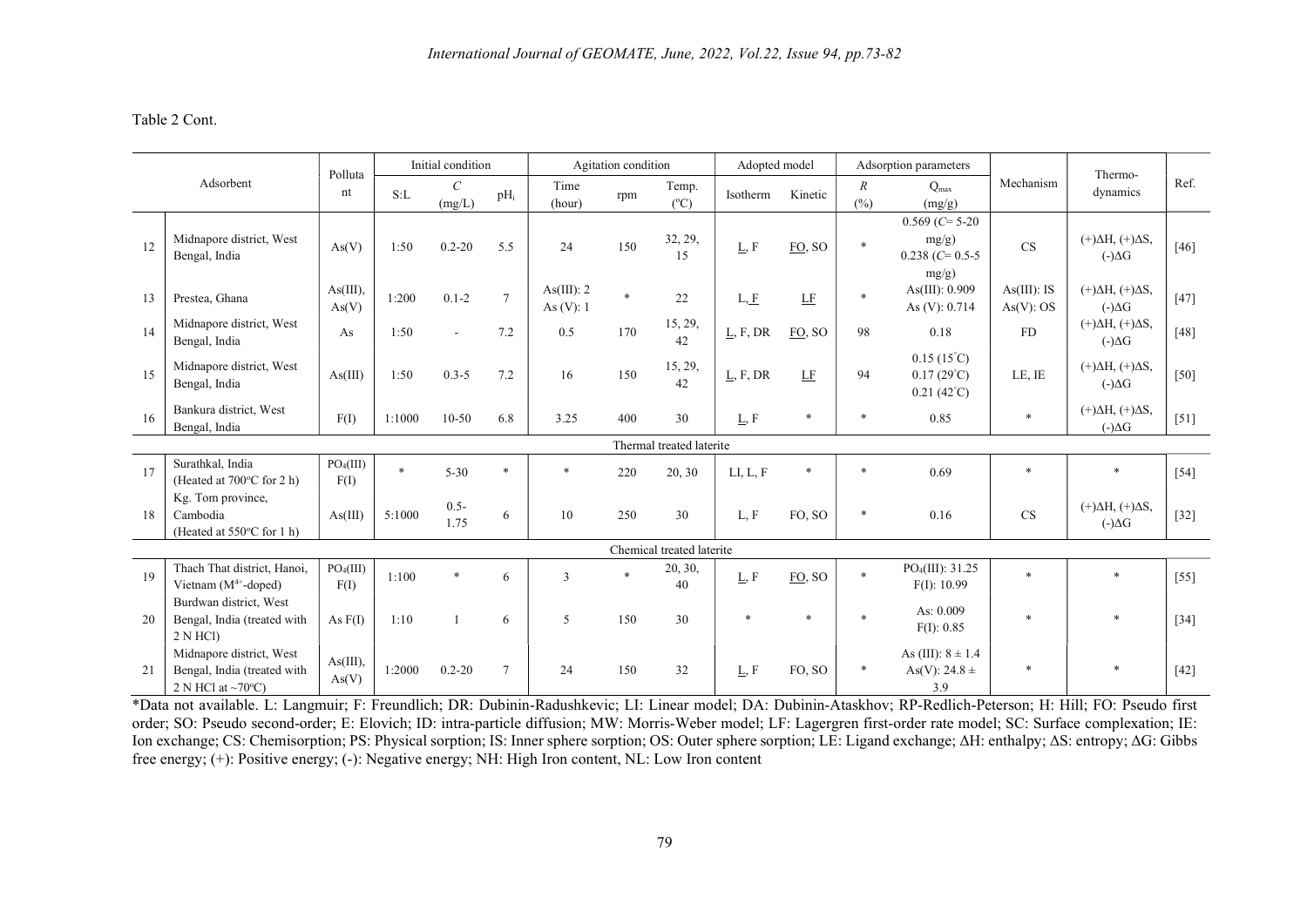#### 5. CONCLUSIONS

Recent studies on the applicability of laterite as an effective adsorbent in the removal of heavy metals from wastewater were reviewed in this paper. According to most of the literature, many developing countries in Asia have paid attention to laterite as a low-cost and easily available adsorbent to remove heavy metals from wastewater. The physicochemical properties of laterite tested in previous studies such as specific surface area, point of zero charges, and percent of metal oxides and hydroxides varied widely depending on the origin of the laterite. Many studies adopted a batch experiment and determined the effect of pH on the adsorption capacity due to the existence of the pHdependent surface charge of laterite. From the viewpoint of reported adsorption capacities, both non-treated (natural) and pre-treated laterite are effective to treat heavy metals existing as anions in wastewater. But still limited studies for investigating the heavy metal adsorption capacity under the water flowing condition. In addition, further studies with a well-conceived experimental plan are needed to assess the characteristics and mechanisms of adsorption of heavy metals onto laterite to develop a proper design and conditions of wastewater treatment systems utilizing laterite.

#### 6. ACKNOWLEDGMENTS

This research was supported by JST–JICA Science and Technology Research Partnership. for Sustainable Development Program (SATREPS) project (No. JPMJSA1701).

### 7. REFERENCES

- [1] UNDP SGDs Goals 6, https://www.un.org/sustainabledevelopment/wa ter-and-sanitation/
- [2] Tyagi S., Sharma B., Singh P., and Dobhal R., Water quality assessment in terms of water quality index. American Journal of Water Resources, Vol. 1, 2013, pp. 34-38.
- [3] Nikagolla C., Meredith K.T., Dawes L.A., Banati R.B., and Millar G.J., Using water quality and isotope studies to inform research in chronic kidney disease of unknown etiology endemic areas in Sri Lanka. Science of the Total Environment, Vol. 745, 2020.
- [4] Kobya M., Demirbas E., Senturk E., and Ince M., Adsorption of heavy metal ions from aqueous solutions by activated carbon prepared from apricot stone. Bioresource Technology, Vol. 96, Issue 13, 2005, pp.1518-1521.
- [5] Abdolali A., Ngo H.H., Guo W., Zhou J.L., Zhang J., Liang S., Chang S.W., Nguyen D.D., and Liu Y., Application of a breakthrough

biosorbent for removing heavy metals from synthetic and real wastewaters in a lab-scale continuous fixed-bed column. Bioresource Technology, Volume 229, 2017, pp. 78-87.

- [6] Chu H.T.T., Vu T.V., Nguyen T.K.B., and Nguyen H.T.H., Accumulation of arsenic and heavy metals in native and cultivated plant species in a lead recycling area in Vietnam. Minerals. Vol. 9, 2019.
- [7] Zaidi J., and Pal A., African Review on heavy metal pollution in major lakes of India: Remediation through plants. Journal of Environmental Science and Technology, Vol. 11, Issue 6, 2017, pp. 255-265.
- [8] Li Z., Wang L., Meng J., Liu X., Xu J., Wang F., and Brookes P., Zeolite-supported nanoscale zero-valent iron: New findings on simultaneous adsorption of Cd(II), Pb(II), and As(III) in aqueous solution and soil. Journal of Hazardous Materials, Vol. 344, 2018, pp 1-11.
- [9] Chan B.K.C., and Dudeney A.W.L., Reverse osmosis removal of arsenic residues from bioleaching of refractory gold concentrates. Minerals Engineering, Vol. 21, 2008, pp 272- 278.
- [10]Ouhadi V.R., Yong R.N., Shariatmadari N., Saeidijam S., Goodarzi A.R., and Zanjani M.S., Impact of carbonate on the efficiency of heavy metal removal from kaolinite soil by the electrokinetic soil remediation method. Journal of Hazardous Materials, Vol. 173, Issue (1-3), 2010, pp. 87-94.
- [11]Huisman L.J., Schouten G., and Schultz C., Biologically produced sulphide for purification of process streams, effluent treatment and recovery of metals in the metal and mining industry. Hydrometallurgy, Vol. 83, 2006, pp. 106-113.
- [12] Ku Y., and Jung I.L., Photocatalytic reduction of Cr(VI) in aqueous solutions by UV irradiation with the presence of titanium dioxide, Water Research, Vol. 35, 2001, pp. 135-142.
- [13]Mishra P.C., and Patel R.K., Removal of lead and zinc ions from water by low-cost adsorbents. Journal of Hazardous Materials, Vol. 168, 2009, pp. 319-325.
- [14]Mondal M.K. Removal of Pb(II) ions from aqueous solution using activated tea waste: adsorption on a fixed-bed column. Journal of Environmental Management, Vol. 90, 2009, pp. 3266-3271.
- [15] Aklil A., Mouflihb M., and Sebti S., Removal of heavy metal ions from water by using calcined phosphate as a new adsorbent. Journal of Hazardous Materials, Vol. A112, 2004, pp. 183-190.
- [16] Maji S.K., Pal A., Pal T., and Adak A., Modeling and fixed-bed column adsorption of As(III) on laterite soil. Separation and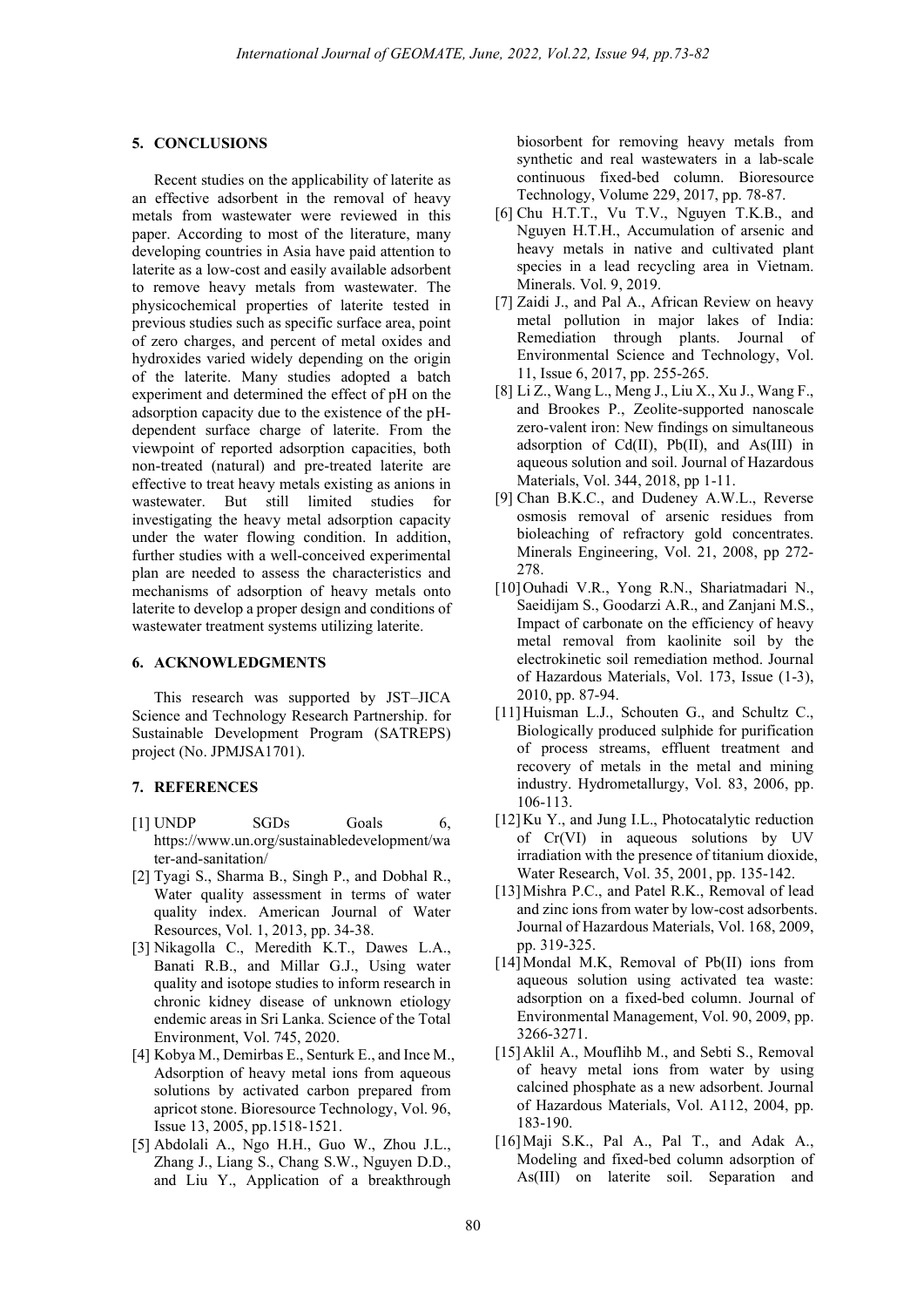Purification Technology, Vol. 56, 2007, pp. 284–290.

- [17]Jain S.K., Patil P.G., and Thakor N.J., Engineering properties of laterite stone scrap blocks, Agric Eng Int: CIGR Journal, Vol. 13, 2011.
- [18]Nguyen T.H., Tran H.N., Vu H.A., Trinh M.V., Nguyen T.V., Loganathan P., Vigneswaran S., Nguyen T.M., Trinh V.T., Vu D.L., and Nguyen T.H.H., Laterite as a low-cost adsorbent in a sustainable decentralized filtration system to remove arsenic from groundwater in Vietnam, Science of the Total Environment, Vol. 699, 2020.
- [19]Bundschuh J., Bhattacharya P., Sracek O., Mellano M.F., Rami ́rez A.E., Storniolo A.D.R., Marti n R.A., Corte s J., Litter M.I., and Jean J., Arsenic removal from groundwater of the Chaco-Pampean Plain (Argentina) using natural geological materials as adsorbents. Journal of Environmental Science and Health A, 2011, 46, pp. 1297–1310.
- [20]Lemougna P.N., Chinje Melo U.F., Kamseu E., and Tchamba A.B., Laterite based stabilized products for sustainable building applications in tropical countries: Review and prospects for the case of Cameroon. Sustainability, Vol. 3, 2011, pp. 293-305.
- [21]Wood R.B., and McAtamney C.F., Constructed wetlands for wastewater treatment: the use of laterite in the bed medium in phosphorus and heavy metal removal. Hydrobiologia, Vol. 340, 1996, pp. 323-331.
- [22]Dang S.V., Kawasaki J., Abella L.C., Auresenia J., Habaki H., Gaspillo P.D., and Kosuge H., Removal of arsenic from synthetic groundwater by adsorption using the combination of laterite and iron modified activated carbon. Journal of Water and Environment Technology, Vol. 6, 2008, pp. 43- 54.
- [23]Linh P., Laterite houses stand proud in central Vietnam villages. https://e.vnexpress.net (assessed on 14 December 2021)
- [24] Carlsson C., Surrounded by laterite in Duong Lam. https://explorationvacation.net (accessed on 14 December 2021)
- [25]TriStar® II 3020, Operator's Manual V3.00 https://www.micromeritics.com/Repository/Fil es/TriStar\_II\_Operator\_Manual\_v3.00.pdf (assessed on 14 December 2021)
- [26] Heister K., The measurement of the specific surface area of soils by gas and polar liquid adsorption methods—Limitations and potentials. Geoderma, Vol. 216, 2014, pp. 75-87.
- [27]Kumara G.M.P., Saito T., Hamamoto S., Asamoto S., and Kawamoto K., Evaluation of autoclaved aerated concrete (AAC) fines for removal of Cd(II) and Pb(II) from wastewater.

Journal of Environmental Engineering., ASCE, 2019, 145. DOI: 10.1061/(ASCE)EE.1943- 7870.0001597.

- [28]Kumara G.M.P., and Kawamoto K., Applicability of crushed clay brick and municipal solid waste slag as low-cost adsorbents to refine high concentration Cd (II) and Pb (II) contaminated wastewater. International Journal of GEOMATE. Vol. 17, 2019, pp. 133-142.
- [29]Nguyen P.T.T., Yacouba S., Pare S., and Bui H.M., Removal of arsenic from groundwater using Lamdong laterite as a natural adsorbent. Polish Journal of Environmental Studies, Vol. 29, 2020, pp. 1305-1314.
- [30]He Y., Chen Y., Zhang K., Ye W., and Wu D., Removal of chromium and strontium from aqueous solutions by adsorption on laterite. Archives of Environmental Protection, Vol. 45, 2019, pp. 11-20.
- [31]Kpannieu D.E., Mallet M., Coulibaly L., Abdelmoula M., and Ruby C., Phosphate removal from water by naturally occurring shale, sandstone, and laterite: The role of iron oxides and soluble species. Comptes Rendus Geoscience, Vol. 351, 2019, pp. 37-47.
- [32]Saadon, S.A.; Salmiati, Yusoff, A.R.M.; Yusop, Z.; Azman, S.; Uy, D.; Syafiuddin, A. Heated laterite as a low-cost adsorbent for arsenic removal from aqueous solution. Mal. J. Fund. Appl. Sci. 2018, 14, 1-8.
- [33]Iriela A., Bruneelb S.P., Schenonea N., and Cirelli A.F., The removal of fluoride from aqueous solution by lateritic soil adsorption: Kinetic and equilibrium studies. Ecotoxicology and Environmental Safety, Vol. 149, 2018, pp. 166-172.
- [34]Rathore V.K. and Mondal P., Stabilization of arsenic and fluoride bearing spent adsorbent in clay bricks: Preparation, characterization and leaching studies. Journal of Environmental Management, Vol. 200, 2017, pp. 160-169.
- [35] Sanou Y., Pare S., Phuong N.T.T., and Phuoc N.V., Experimental and kinetic modeling of As (V) adsorption on granular ferric hydroxide and laterite. Journal of Environmental Treatment Techniques, Vol. 4, 2016, pp. 62-70.
- [36]Coulibaly L.S., Akpo S.K., Yvon J., and Coulibaly L., Fourier transform infra-red (FTIR) spectroscopy investigation, dose-effect, kinetics and adsorption capacity of phosphate from aqueous solution onto laterite and sandstone. Journal of Environmental Management, Vol. 183, 2016, pp. 1032-1040.
- [37]Mitra S., Thakur L.S., Rathore V.K., and Mondal P., Removal of Pb(II) and Cr(VI) by laterite soil from synthetic wastewater: single and bi-component adsorption approach. Desalination and Water Treatment, Vol. 57,